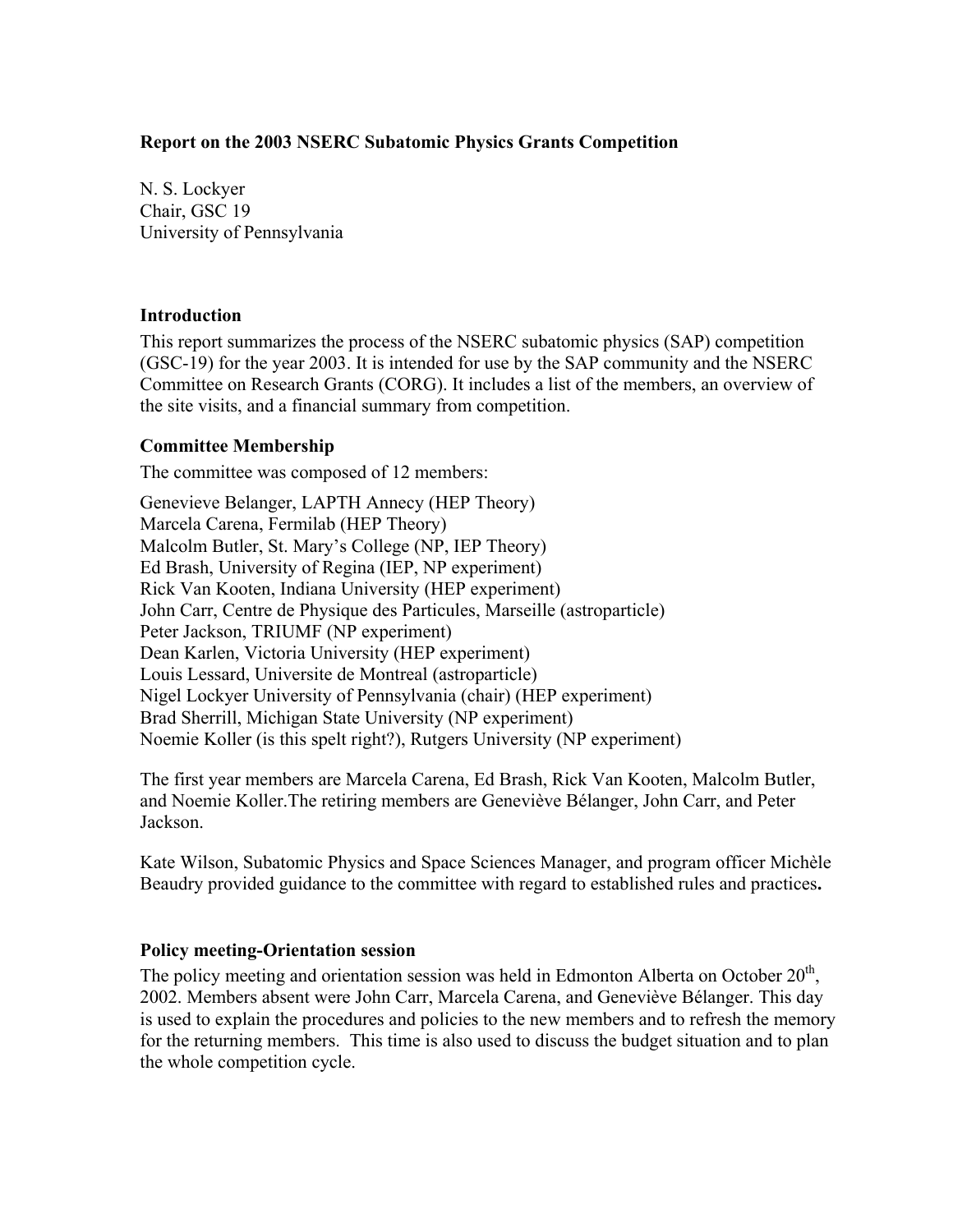The GSC internal procedures were discussed, including the issue of conflict of interest, which is taken very seriously, consultation with other GSCs when required, and the external reviewers process (form 180) used for most applications(all except MFA and equipment applications). The ad-hoc review mechanisms were also explained; these include the permanent oversight committees for SNO and Atlas, and the project reviews then being planned for ISAC related proposals, as well as for the Rare-K decay proposal, and TWIST. The Large Projects Day (LPD) process was explained to the new committee members. Applicants who have submitted large proposals are invited to transmit to the GSC the most recent and up-to-date information concerning their project. In the past, projects requesting more than \$200K were invited. The Manager of the SAP program, and the program officer are responsible for the final invitation slate, in consultation with the GSC chair. Questions to the invited applicants are prepared in advance of LPD by the GSC committee and Chair, and forwarded to the applicants.

The Policy and Orientation meeting also serves as a training session for the new members, so part of the day is devoted to the actual competition process. The Chair assigns two internal reviewers to each application. For very large applications a third internal reviewer is sometimes assigned. During the competition week, the internal reviewers present each application. After a full discussion, the committee takes a secret vote (scale is 1-5) on the four NSERC criteria: merit of the proposal, excellence of the researchers, contribution to the training of highly qualified personnel (HQP), and urgency/need for funds. Members also vote on the recommended funding. The median values for the criteria and funding are recorded. Subcommittees, formed by the chair, evaluate the equipment, computing, MFA, and theory applications, and present their recommendations to the full committee. Once all applications have been evaluated, and funding recommendations totalled, the committee proceeds to round two, during which all applications are reviewed again, this time keeping the committee's budget constraints in mind. It is at this point that weak applications that survived round one may be eliminated, and other applications trimmed. At this point the committee breaks for the day; round three ("buyer's remorse"), on the last day, allows any concerns to be addressed, and some fine tuning may take place.

## **Site Visits**

The site visits began October 21, with the committee visiting the facilities at the University of Alberta. The committee then traveled to the University of Regina on October 22 and finally to the University of Manitoba on October 23. Two professors from the University of Winnipeg met with the group at the University of Manitoba.

The main goals of the site visits are to provide information about NSERC and the GSC process, get feedback from the community to NSERC, and see the research environment first hand. This is especially useful for the non-Canadian members of the committee. The format of the visits is the same at each university: a brief presentation is made by the program officer on what's new at NSERC, the GSC Chair gives a brief overview of the SAP envelope and explains the procedures used by the committee during the evaluation process, and the university groups are invited to make brief presentations of their general research activities. It must be remembered that the committee is not there to review the specific proposals submitted by that university's researchers, but rather to get a general idea of the research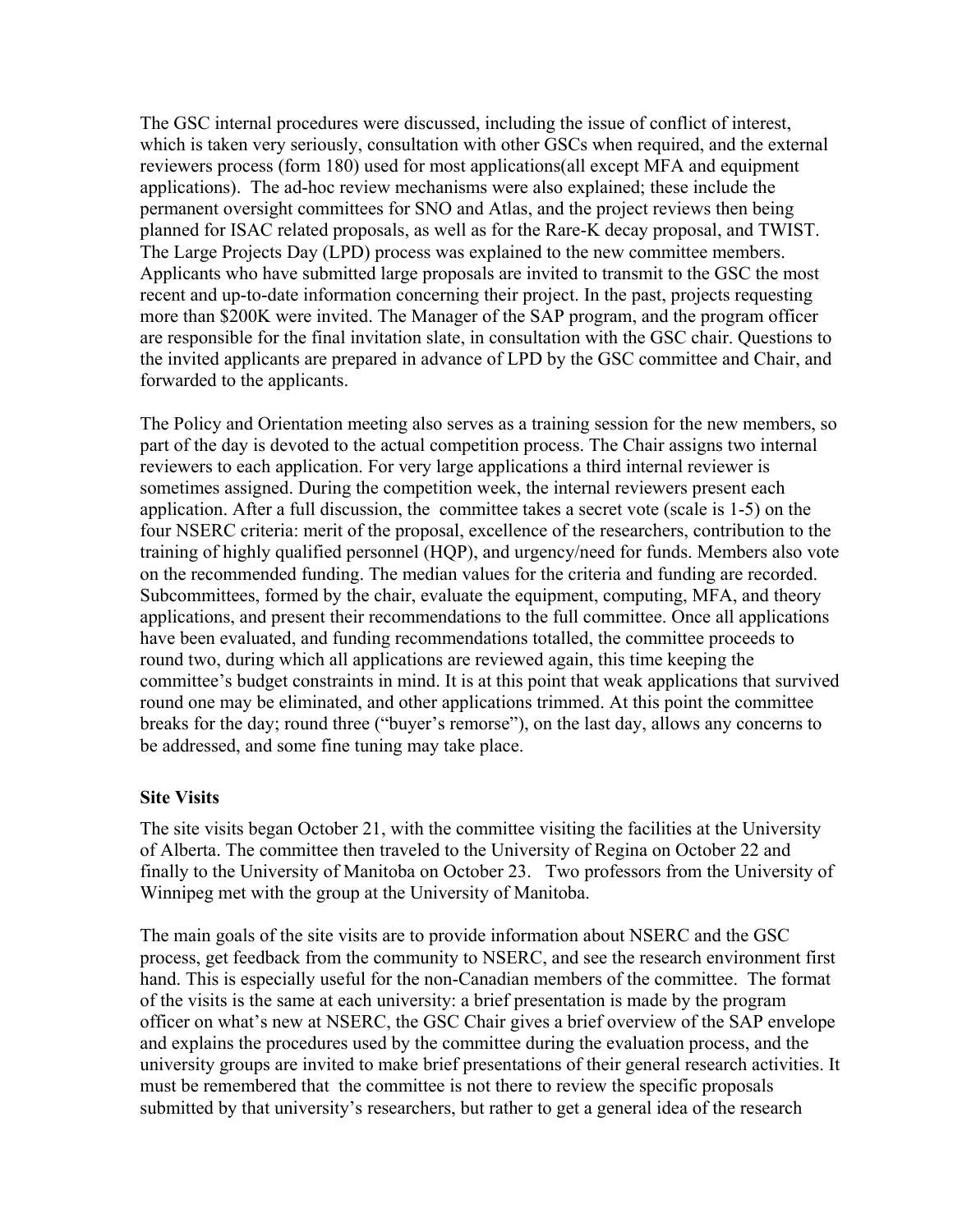environment at the institution. The committee also meets with representatives of the university's administration, and with graduate students and postdoctoral fellows.

Overall, the feedback from the groups was very useful and the visits provided the committee with a much better understanding of local concerns, and the unique issues associated with each university.

# **Large Projects Day**

Large Projects Day was held over two days, Friday January 31 and Saturday February 1, at NSERC The IPP Director (R. Keeler) met in-camera with the GSC and so did the TRIUMF Director of Research (J-M Poutissou). To help the committee understand the role of the Perimeter Institute in relation to Canada's high energy theory program at the universities and TRIUMF, an in-camera session was held with Howard Burton, Executive Director of the Perimeter Institute. It is very likely that Perimeter Institute researchers will apply to NSERC in the future. Projects which presented were Atlas (R. Orr, Toronto) , D0 (D.O'Neil, SFU), TWIST (G. Marshall, TRIUMF), Rare Kaons (D. Bryman, UBC), Hermes (A. Miller, TRIUMF), QWeak (S. Page, Manitoba),Veritas (D. Hanna, McGill), Zeus (J. Martin, Toronto), Trinat (J. Behr, TRIUMF), TUDA (L. Buchmann, TRIUMF), TITAN (J. Dilling, TRIUMF), and TIGRESS and 8pi (C. Svensson, Guelph).

The committee expressed the view that the LPD should be limited to one day and that the agenda in the future should allow much more time for questions and discussion. It was felt that the answers to prepared questions were useful but did not fully cover the issues that had arisen once the committee had an opportunity to confer in-camera. The session with the Director of Research from TRIUMF was especially useful due to the fact that several large projects proposed for TRIUMF were being reviewed.

There exists some tension in the community arising from the feeling that those applicants invited to LPD are able to "lobby" the committee, placing those not invited at a disadvantage. The committee is aware of this issue, and recommends that NSERC continue to pay attention to the need for updates from large projects and the perception by some members of the community, while ensuring that LPD remains both manageable and useful.

## **Project Reviews**

Each year a number of major projects whose funding request is before the GSC are thoroughly reviewed by a panel of international experts in the field that have invested more time to understand the issues than the GSC during competition week. This year 5 projects were reviewed: ATLAS, Rare Kaon Decay, TWIST, TIGRESS, and TITAN. Also, although SNO was not applying for renewal of funding, the SNO Agency Review Committee science subcommittee conducted its annual meeting to review the progress of the experiment. Although the GSC does not feel constrained to follow the recommendations of the project reviews, these recommendations are taken very seriously during the evaluation process in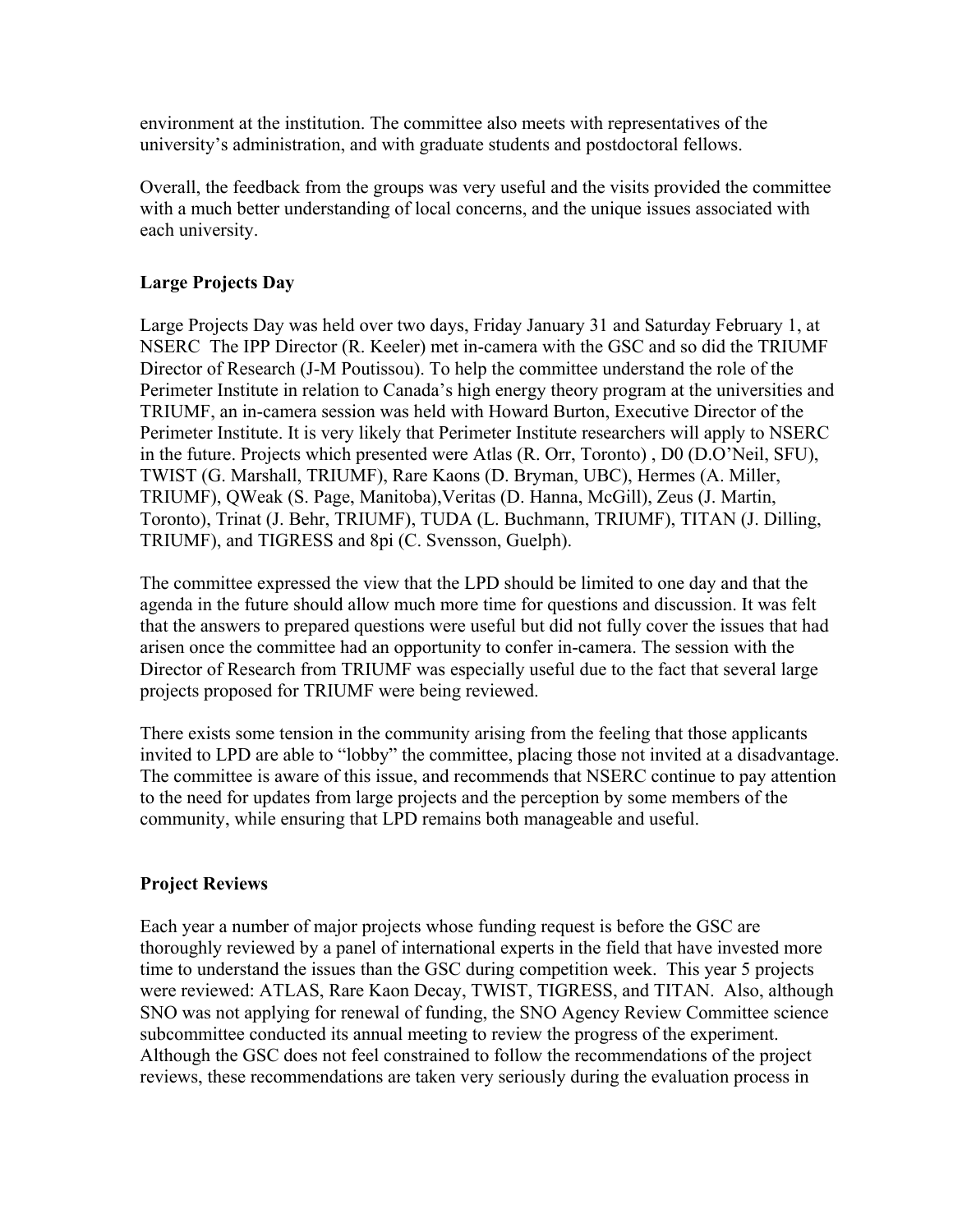February. The final reports are made available to the respective collaborations, although the funding recommendation of the review committee is removed.

# **Five Year Plan**

The 5-year plan represents guidance from the entire community, and the planning exercise in the 5-year plan was very useful to the GSC, especially when trying to understand the impact and importance of future projects. While the GSC did not follow exactly the recommendations of the 5-year plan, it did take into consideration the need to put aside some money for future investments in new major projects to try and avoid another borrowing agreement with NSERC in the future, and generally followed the funding trends outlined in the plan.

# **Chairs Meeting**

The Chairs of all the GSCs met on November 24, 2002 to arrange consultations and ensure that all applications are sent to the most appropriate GSC. For GSC-19, the changes are generally very minor, so the Chair takes the opportunity to review the assignment of internal reviewers and the list of external referees. The Chair and the Program officers also decide at this time which projects should be invited to Large Project Day.

# **Applications for Funding**

There were 63 applications to review this year. This compares to 80 last year and 58 the year before. The total requested for this year was \$15,108,056, while last year was about \$17.5M and the year before was \$6.5M. This year was remarkable for the large amount requested for major equipment, nearly \$3.5M, while last year it was \$1M, and the year before that \$0.4M. A summary of the amount requested in the 2003 competition is broken down by type of application in Table 1.

|                                | Number   | Amount requested |
|--------------------------------|----------|------------------|
| Grant type                     | received | (\$K)            |
|                                |          |                  |
| Project/Group                  | 19       | 8,860,062        |
| Individual                     | 30       | 2,006,388        |
| Equipment (including           |          |                  |
| computing)                     | 6        | 346,624          |
| Major equipment                | 4        | 3,480,855        |
| <b>Major Facilities Access</b> |          |                  |
| (MFA)                          | 4        | 414,127          |
| Total                          | 63       | 15,108,056       |

Table 1: Summary of grant applications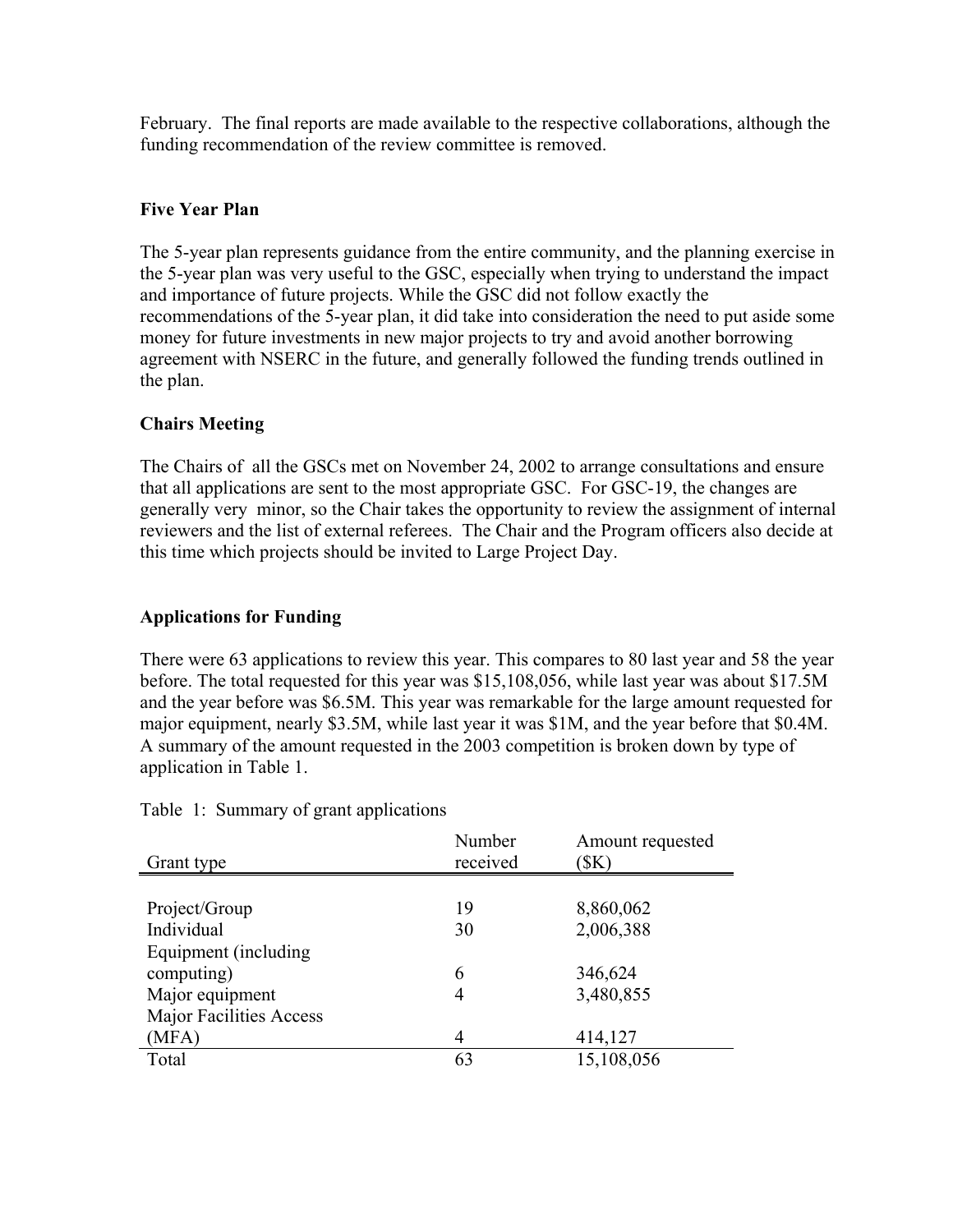#### **Spending by Research areas**

The spending by research areas for the past two years is shown in Table 2. The actual categories

allow the reader to have a snapshot of the entire GSC-19 envelope. The remarkable changes that took place this year are the doubling of the investment in ISAC, which is preparing for the ISAC-II program at TRIUMF. The Rare-K Decay program at BNL, is a combination of E-949 and KOPIO. The funding for both programs is uncertain in the US, although the NSF has stated they plan to commence funding KOPIO in US fiscal year 2006. A few programs are winding down, such as OPAL and HERMES, and the funding profile reflects the ramp. The increase in infrastructure support represents new support for large computer centers dedicated to HEP.

|            |                            | 2001-2002 | 2002-2003 | 2003-2004 |
|------------|----------------------------|-----------|-----------|-----------|
|            |                            |           |           |           |
|            | <b>Nuclear Physics</b>     | 815.9     | 848       | 540       |
|            | <b>Intermediate Energy</b> | 891       | 1,028.40  | 968       |
|            | TRIUMF non-ISAC            | 646       | 781       | 581       |
|            | <b>ISAC</b>                | 1,001.00  | 1,397.10  | 2,726     |
| <b>SNO</b> |                            | 3,641.00  | 4,395.00  | 4,265     |
|            | <b>ATLAS</b>               | 3,278.00  | 3,402.00  | 3,480     |
|            | Babar                      | 650       | 804       | 868       |
|            | Rare K Decay               | 926       | 1,060.00  | 470       |
| <b>CDF</b> |                            | 250       | 323.5     | 490       |
|            | <b>OPAL</b>                | 700       | 370       | 211       |
|            | <b>ZEUS</b>                | 750       | 750       | 675       |
|            | <b>HERMES</b>              | 385       | 290       | 200       |
|            | Future Collider R&D        | 149       | 159       | 180       |
|            | Astroparticle and other    | 273.5     | 707       | 839       |
|            | Infrastructure             | 1,516.90  | 1,536.00  | 1,826     |
|            | Computing                  | 178.5     | 157       | 149       |
|            | Theory                     | 2,158.30  | 2,333.00  | 2,635     |
|            | Total                      | 18,210.10 | 20,341.00 | 21,101.00 |

Table 2: Spending by research areas. Amounts will not add up due to rounding.

## **Evolution of the SAP Envelope and Reallocation**

This year the results of the third reallocation exercise by NSERC were implemented. The SAP community did well. Funds were received for theory and new applicants, Atlas, ISAC,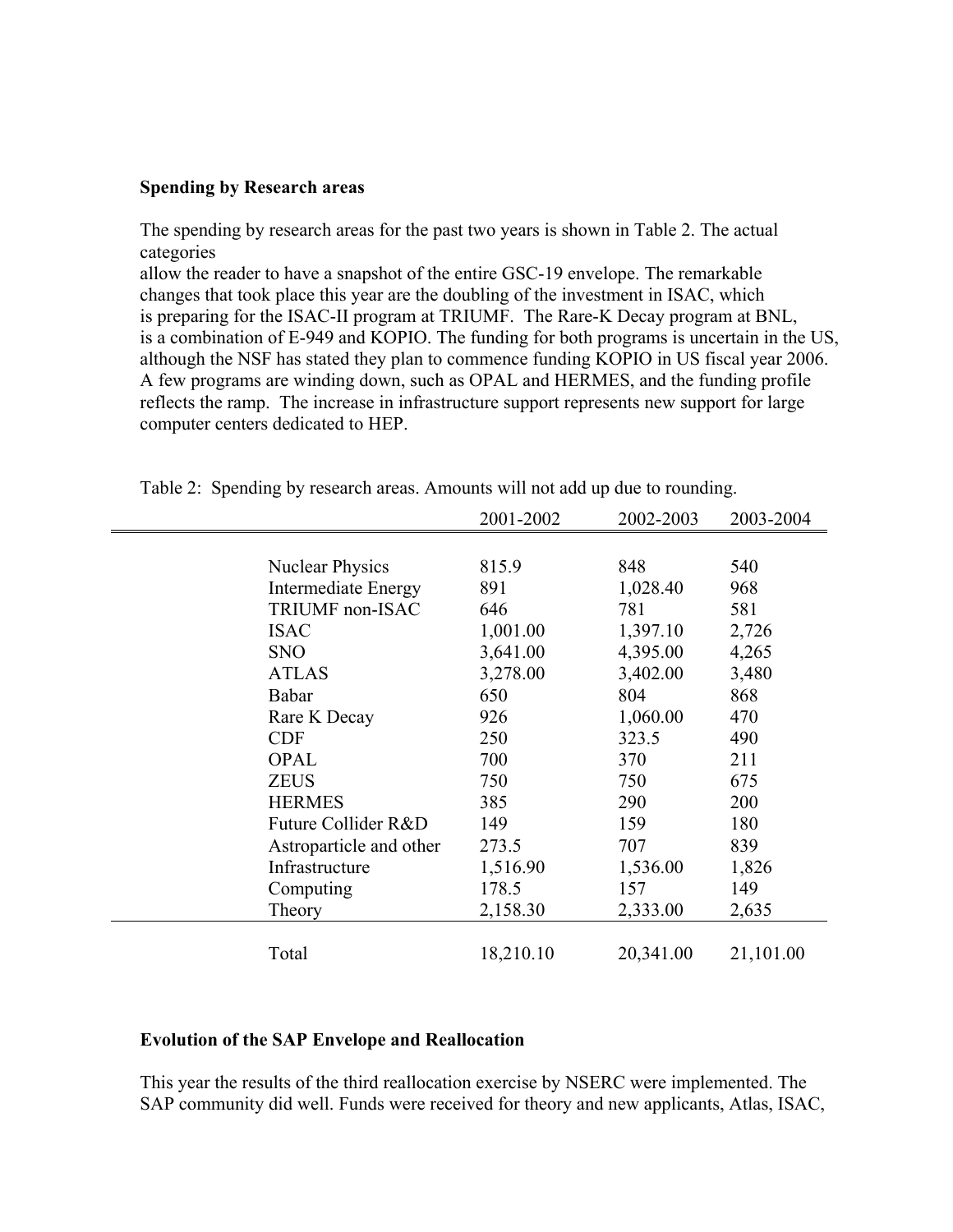SNO, R&D and astroparticle physics. Once the funds put into the reallocations pot were taken into account, the base envelope for SAP was increased by \$115,111 in 2003 and will receive an additional \$86,334 in each of the next four years -- since the average Discovery grant duration at NSERC is being raised to five years, the reallocation results will be implemented over the same cycle. At the end of the reallocation cycle, the envelope will have gained \$460 445. It should be noted that the GSC is obliged to spend the allocated funds only for the purpose they were requested. .

The submission from the GSC 19 steering committee, and the final results of the reallocations process are available on the NSERC web site (http://www.nserc.ca/programs/real2000-e.htm)

## **Financial Discussion**

The financial overview of GSC-19 is shown in Table 3. The budget for the 2003 competition is summarized in the middle column and the awards total \$8,701,403. An amount of \$763,922 is carried forward. This carry forward is not as much as suggested in the 5-year plan due to the budget pressure and the reduction in the GSC envelope from the large equipment (RTI 2&3) moratorium.

Budget pressures at NSERC necessitated the imposition of a one-year moratorium on large equipment applications. GSC-19, due to the envelope system, was allowed to accept, and fund, to large equipment proposals, such as those submitted by Titan, Tigress, Atlas electronics, and QWEAK. No other discipline GSC has an envelope, and so no other discipline was allowed to submit applications for large items of equipment (those costing more than \$150,000). However, to be fair to the other research communities, NSERC removed a portion of the money in the envelope. The amount removed was determined on the basis of the amount requested for all types of equipment, and the expected funding rate for all equipment applications in all the GSCs. As a result of this exercise, a total of \$732 462 was made unavailable to the envelope

## **Summary**

This year's competition was successful in that three new major programs were funded: Titan, Tigress and QWEAK. In addition, R&D funds for neutrino oscillation experiment were approved. Atlas received some increased and continued strong support, and CDF received an increase to reflect three new collaborators. ZEUS continues to be well-supported; in addition, theory support continues to grow as does that for astroparticle physics. Finally, the Linear Collider project received R&D funds, as well as support for accelerator research at TRIUMF. Overall, the program is very healthy, and the Canadian SAP community has demonstrated that it can mount and sustain an exciting, high quality program.